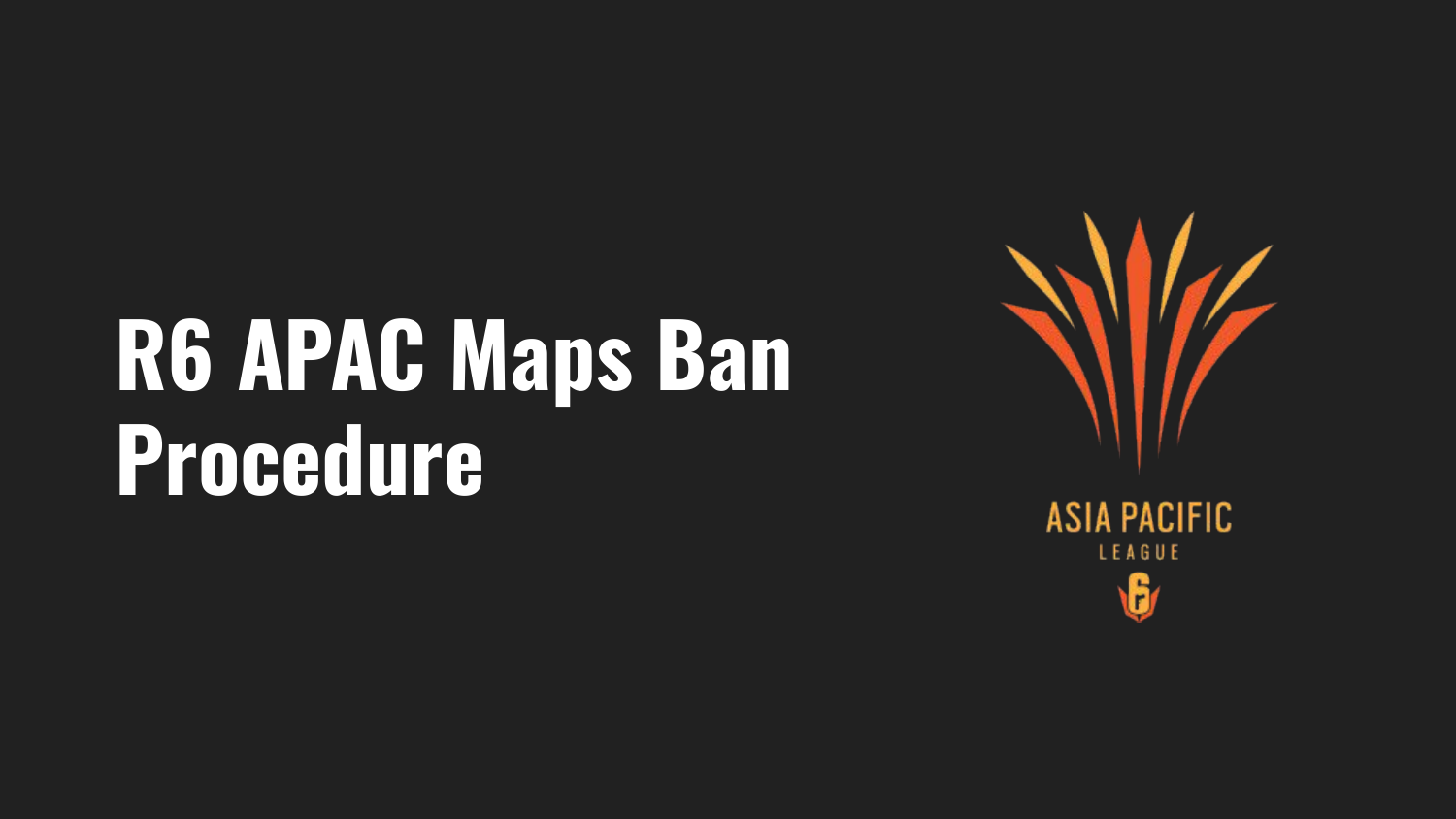**Maps Ban must be done in the MATCH COMMENT on your respective MATCH PAGE only**

Team A (the team on the left side of match page)

Team B (the team on the right side of match page)

#### **Best of One (BO1)**

- Team A: Ban Map 1
- Team B: Ban Map 2
- Team A: Ban Map 3
- Team B: Ban Map 4
- Team A: Ban Map 5
- Team B: Ban Map 6
- Team A: Select starting Side (ATK/DEF)
- Team B: Select starting OT Side (ATK/DEF)

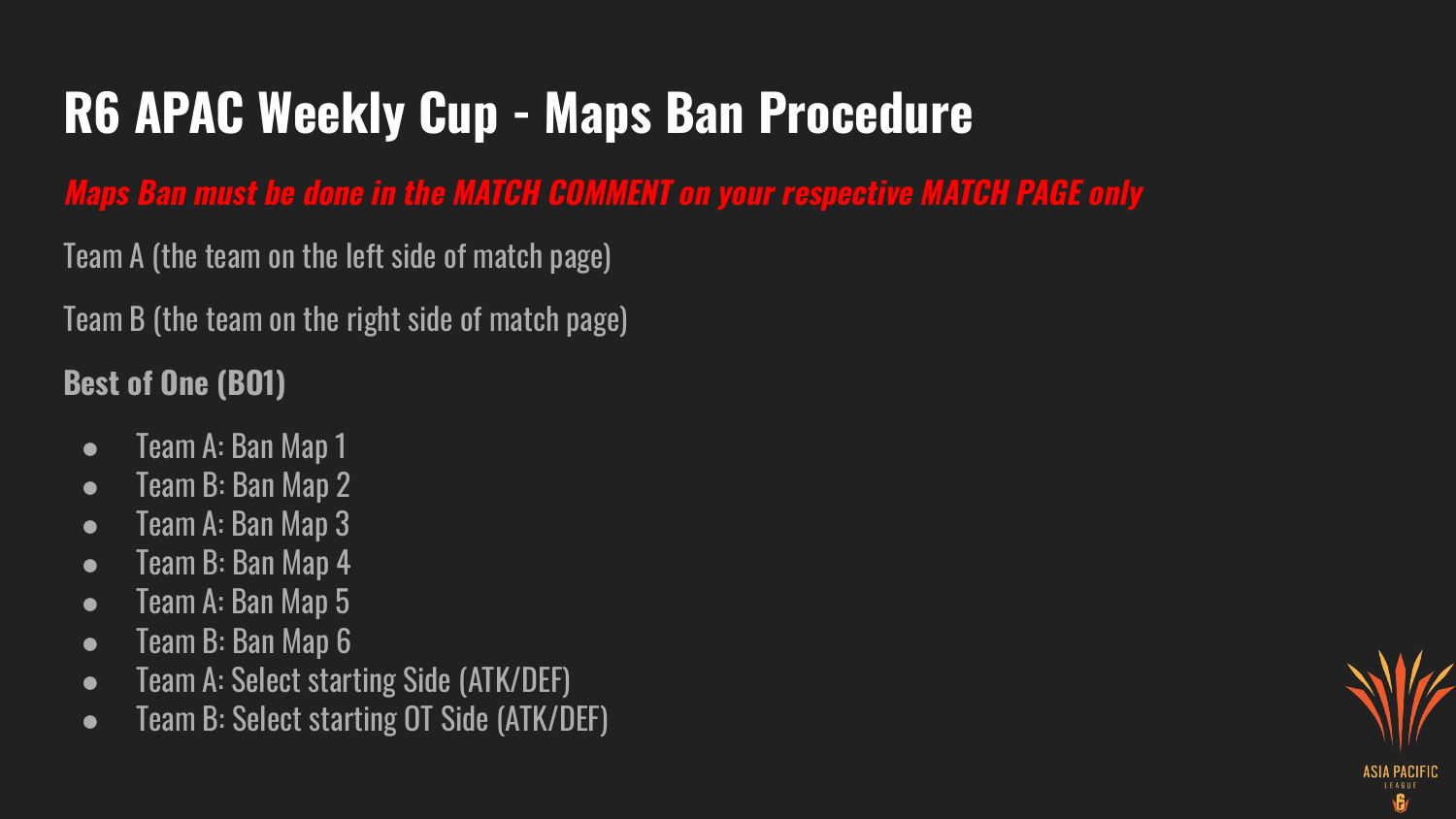**Maps Ban must be done in the MATCH COMMENT on your respective MATCH PAGE only**

Team A (the team on the left side of match page)

Team B (the team on the right side of match page)

**Best of Three (BO3)**

- Team A: Ban Map 1
- Team B: Ban Map 2
- Team A: Pick Playmap 1
	- Team B will select starting Side (ATK/DEF); Team A will select starting OT Side (ATK/DEF)
- Team B: Pick Playmap 2
	- Team A will select starting Side (ATK/DEF); Team B will select starting OT Side (ATK/DEF)
- Team A: Ban Map 3
- Team B: Ban Map 4
- Remaining Map: Playmap 3
	- $\circ$  Sides in the Playmap 3 at a Best of 3 are chosen by the team with the best round difference in the previous maps. In case of a same round difference, a coin flip will determine which team decide starting side. Should further assistance be needed with the coin flip, please reach out to admins on Discord Server. The team that does not decide the starting side decides the starting side on overtime.

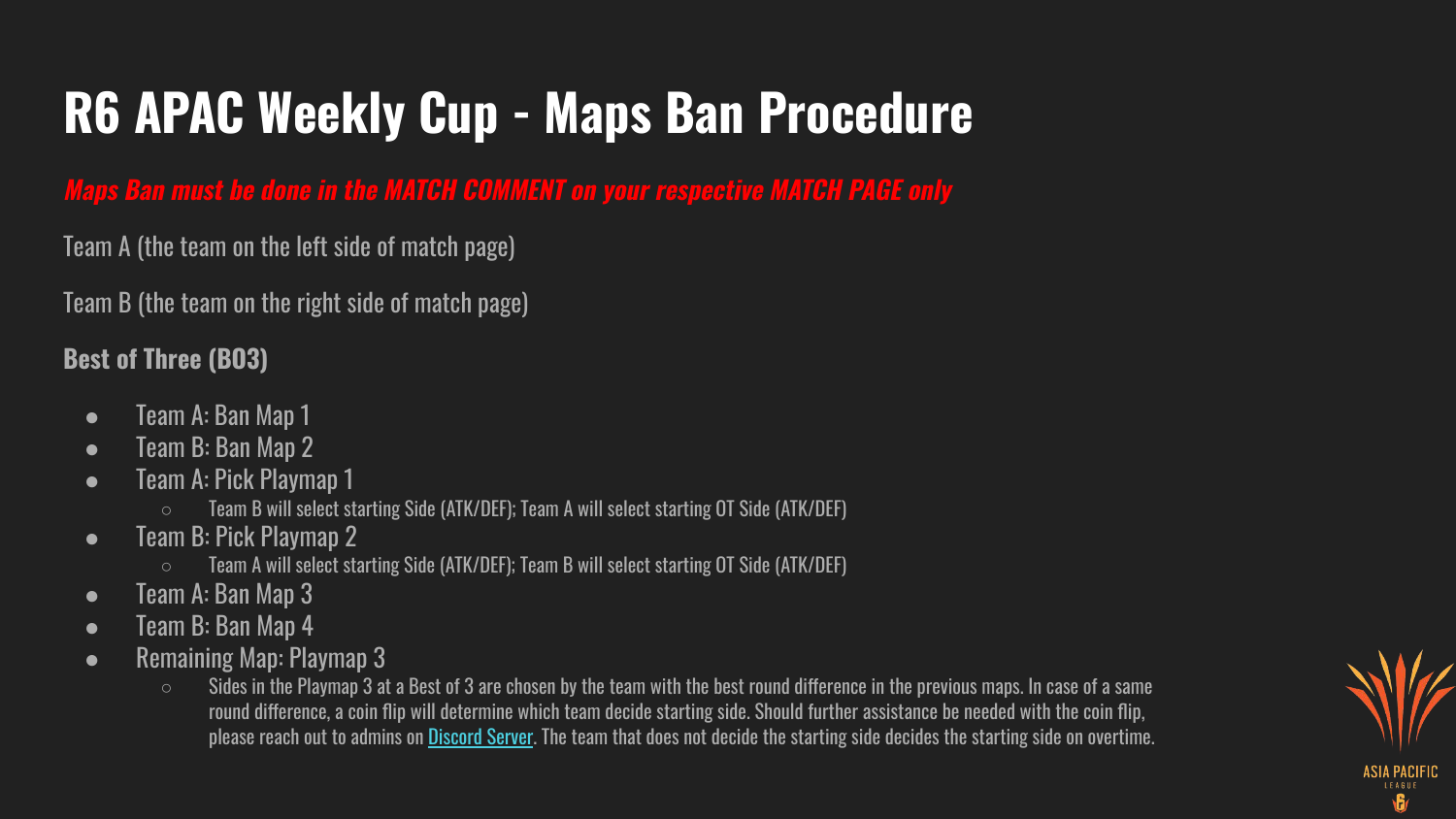1. Head to your Tournament Page

https://play.rainbow6apac.com/user/tournaments



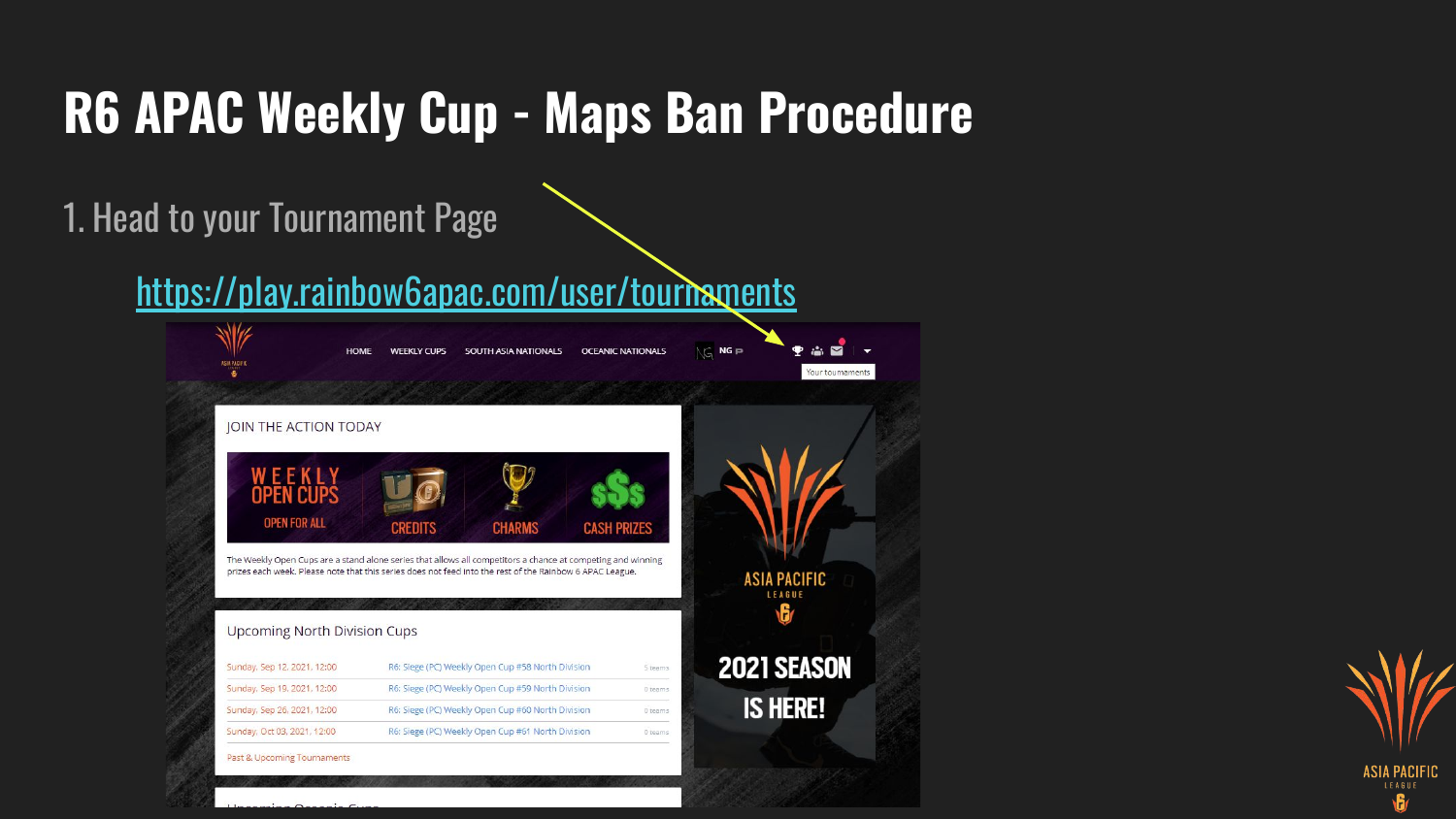### 2. Head to your Match Page by pressing the **xxx vs. xxx**

| ASIA PACIFIC     | <b>HOME</b>                           | SOUTH ASIA NATIONALS<br><b>WEEKLY CUPS</b> | <b>OCEANIC NATIONALS</b> | $N \in \mathbf{N}$ | ● 高図   ▼                      |
|------------------|---------------------------------------|--------------------------------------------|--------------------------|--------------------|-------------------------------|
|                  |                                       |                                            |                          |                    |                               |
| <b>八 Team 15</b> | <b>B</b> Six Invitational 2021 - Test |                                            | Live now                 |                    |                               |
| Open             | Today, Sep 10, 2021, 14:50            | Team 15 vs. SI TEST 123                    | Enter result             |                    |                               |
|                  |                                       |                                            |                          |                    | <b>ASIA PACIFIC</b><br>LEAGUE |
| Live now!        |                                       | GI Test 2                                  | 2 players                |                    | A                             |
|                  | Finished on Monday, Apr 06, 2020      | sg-esea-test-server                        | 2 teams                  |                    | <b>2021 SEASON</b>            |

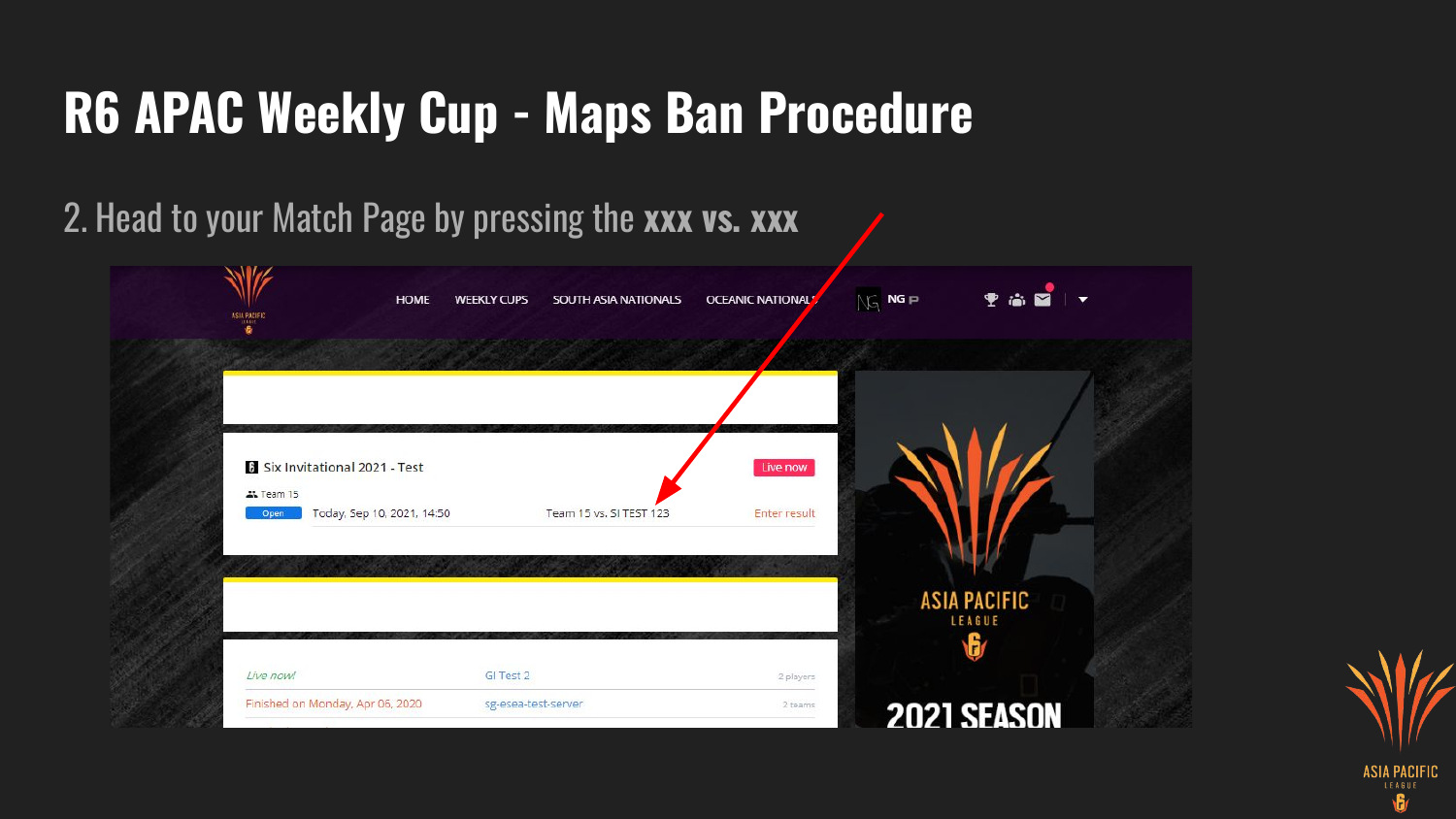- At the Match Page, if your team is on the LEFT SIDE
	- Your team will BAN first

#### Leave the Ban as comment under

**Match Comment**

Team on the RIGHT SIDE continue to ban

after your opponent has commented

|                                                                                                                      | $back$                                                                                                                                                                                                                                                                                                               | <b>UPLAY NICKNAME</b><br>CHANGE<br>nggg4                                                                                   |
|----------------------------------------------------------------------------------------------------------------------|----------------------------------------------------------------------------------------------------------------------------------------------------------------------------------------------------------------------------------------------------------------------------------------------------------------------|----------------------------------------------------------------------------------------------------------------------------|
| Team 15 vs. SI TEST 123                                                                                              | PLAY<br>Team is ready                                                                                                                                                                                                                                                                                                |                                                                                                                            |
| <b>Contestants</b><br>MISSING<br><b>LOGO</b><br><b>MISSING</b><br>LOGO<br>vs.<br>■ Team 15 曲<br><b>SI TEST 123 图</b> | Parameters<br>Status: open<br>42689082<br>MatchID<br>Friday, 10 September<br>Date<br>14:50<br>Calculated<br>Friday, 10 September 14:50<br>Grand Final<br>Round<br>best of<br>$\mathbf{1}$<br>PleaseBanAtMatchComment<br>map<br>· Match setup (enter result, reschedule)<br>· Upload match media (screenshots, demos) | Team: Team 15<br>· Manage roster<br>• Leave roster<br>Today, Sep 10, 2021, 14:50 vs.<br><b>SI TEST 123</b><br>• Match page |
| <b>Result</b><br>×.<br>Lineup:                                                                                       | Media<br>Change lineup                                                                                                                                                                                                                                                                                               | · Enter result or match setup (!)<br>· Upload match media<br>• Match chat<br>• Open protest                                |
| · Show Pre Match Chat Logfile<br>comments $(0)$<br>No comments yet.                                                  |                                                                                                                                                                                                                                                                                                                      | Your results<br>No matches played.                                                                                         |
| P<br>B<br>I am Team 15 on the left side<br>Ban Coastline                                                             |                                                                                                                                                                                                                                                                                                                      |                                                                                                                            |

the local products and distinguished and

PACIFIC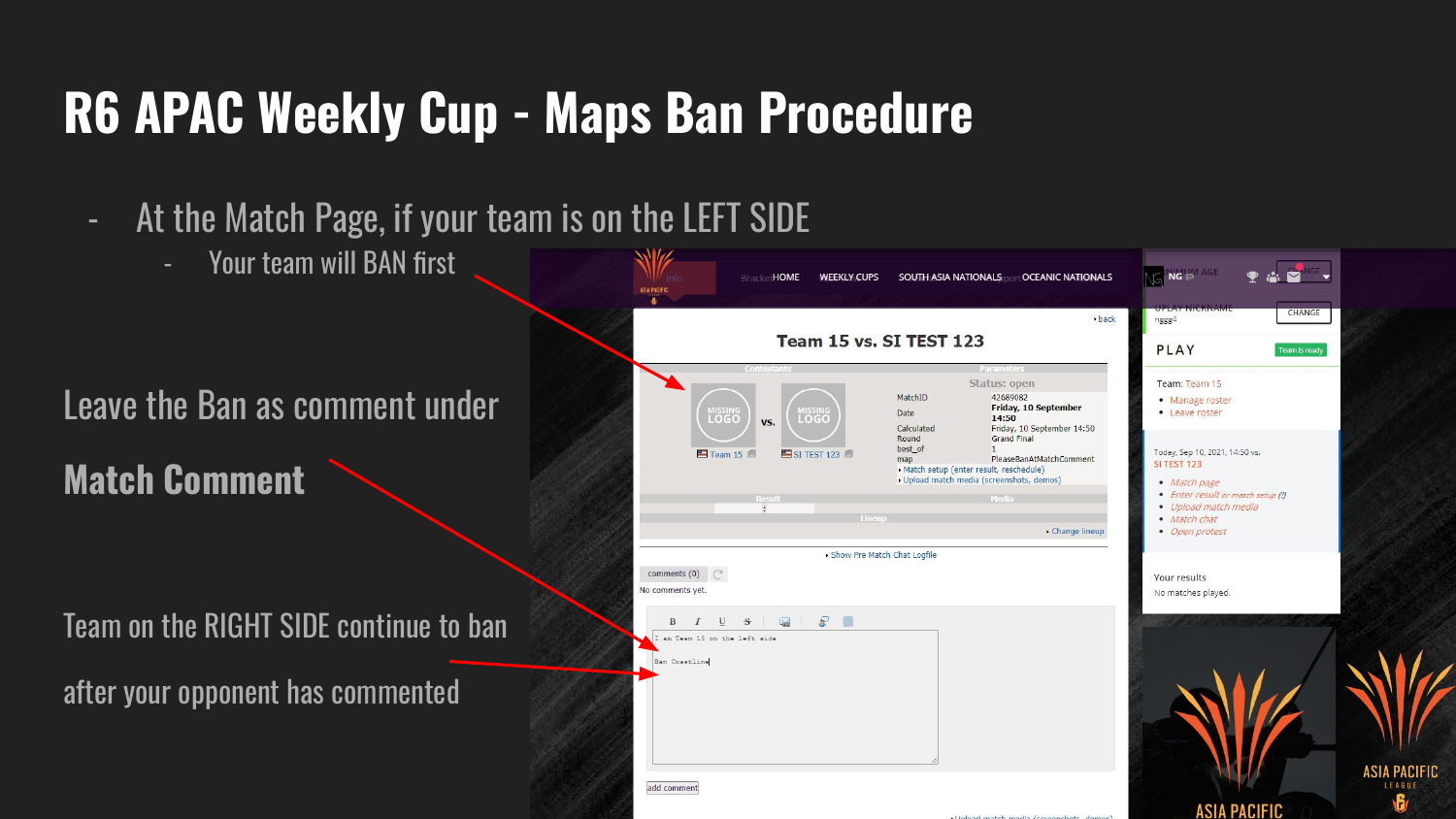# **Example**

- Team A (left side) will start the ban
- Team B continue until finish
- Team A will choose starting side
- Team B will choose starting OT side
- Add each other UPLAY ID
- Start the match ASAP

**Upload MOSS & Enter Result when match finish!**

| comments (8)                                                          | $\mathcal{C}^{\mathbf{z}}$                                                                                    |
|-----------------------------------------------------------------------|---------------------------------------------------------------------------------------------------------------|
| 10.09.2021 13:55 #1<br><b>NG</b><br><b>11 星</b><br><b>8888</b>        | I am Team 15 on the left side<br><b>Ban Coastline</b><br>Quote                                                |
| 10.09.2021 14:07 #2<br><b>ESLPlay Support</b><br>T S<br>ᄬᄬ            | <b>Ban Club House</b><br>Quote                                                                                |
| 10.09.2021 14:07 #3<br><b>NG</b><br>■ 22<br>3333                      | <b>Ban Chalet</b><br>Quote                                                                                    |
| 10.09.2021 14:07 #4<br><b>ESLPlay Support</b><br><b>TA</b><br>婴婴      | <b>Ban Bank</b><br>Quote                                                                                      |
| 10.09.2021 14:07 #5<br><b>NG</b><br>m 22<br><b>YYYY</b>               | <b>Ban Kafe</b><br>Quote                                                                                      |
| 10.09.2021 14:08 #6<br><b>ESLPlay Support</b><br><b>TELESCO</b><br>婴婴 | <b>Ban Oregon</b><br>Quote                                                                                    |
| 10.09.2021 14:08 #7<br><b>NG</b><br>医学<br>3333                        | Play map: Villa<br>I am Team A, I will choose starting ATK<br>Quote                                           |
| 10.09.2021 14:08 #8<br><b>ESLPlay Support</b><br>T. S<br>罗罗           | OT Start Def please.<br>Add Uplay ID: thisismyuplayID<br>I will host the lobby.<br>Thank you.<br>edit   Quote |
| $\sim$                                                                |                                                                                                               |

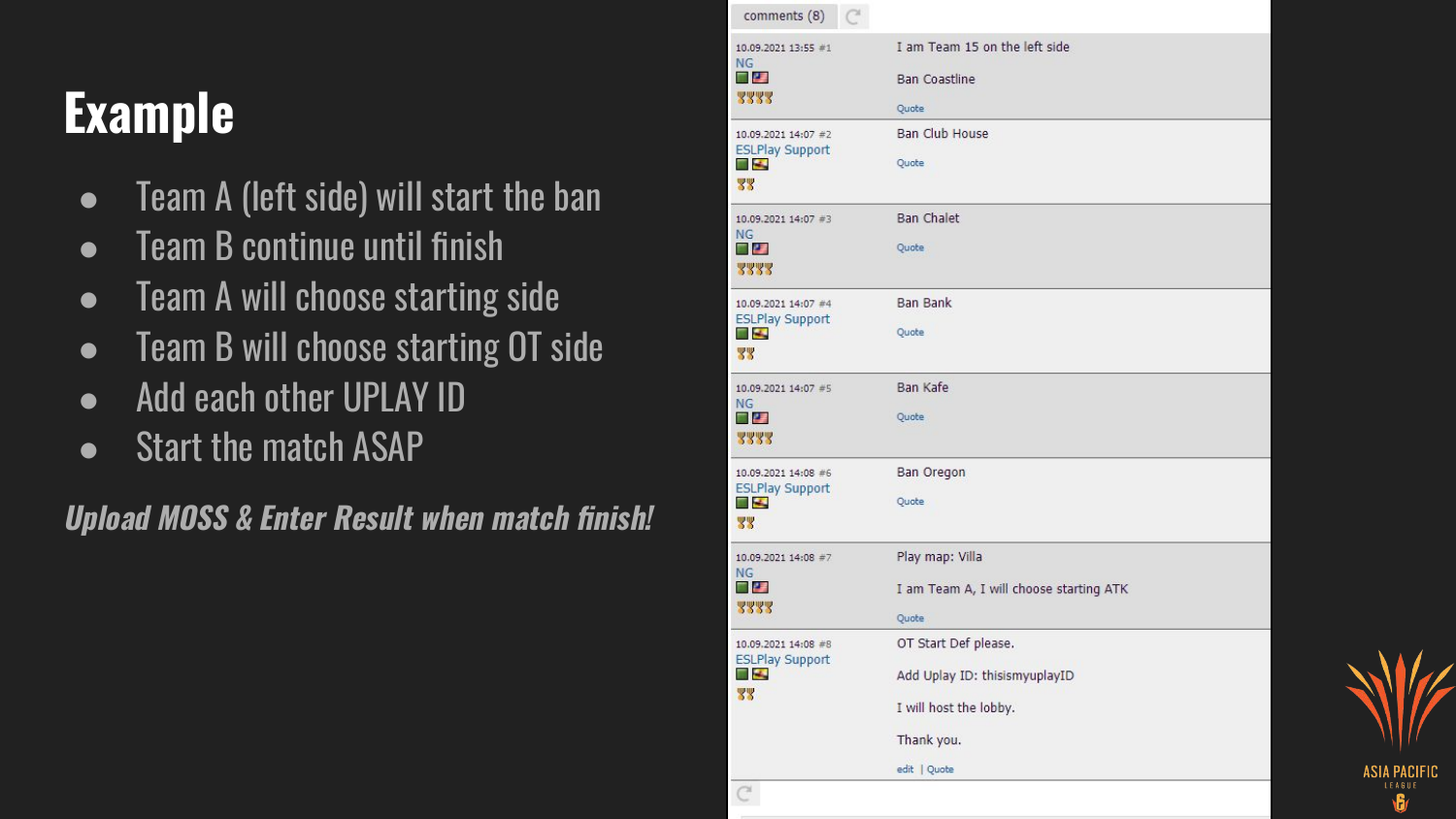### If there is any issue

### Please join Discord Server: **ESL Asia Pacific** and join Rainbow6 category

#### announcements-news

 $#$  general

 $#$  support

 $#$  self-promo

 $\blacksquare$  welcome  $\blacktriangle^*$   $\blacklozenge$ 

● voice\_support

**RAINBOW6** 

SOCIAL MEDIA - ASIA: https://facebook.com/ESLAsia1

> https://instagram.com/ESL\_Asia https://twitter.com/ESL\_Asia https://youtube.com/ESL\_Asia

SOCIAL MEDIA - AUSTRALIA: https://facebook.com/ESLAustralia https://instagram.com/ESLAustralia https://twitch.tv/ESL\_Australia https://twitter.com/ESLAustralia https://youtube.com/ESLAustralia

#### **B** ESL APJ

To get your permissions, please react to this message with the corresponding emoji to get your game-specific role assigned to yourself. As the name suggests, once you receive your permissions, you will be able to see the respective channels for that game.

Roles Available: **FUBI PUBG R** Rainbow6

6 284 ± 29 ₩ 21 € ■ 73